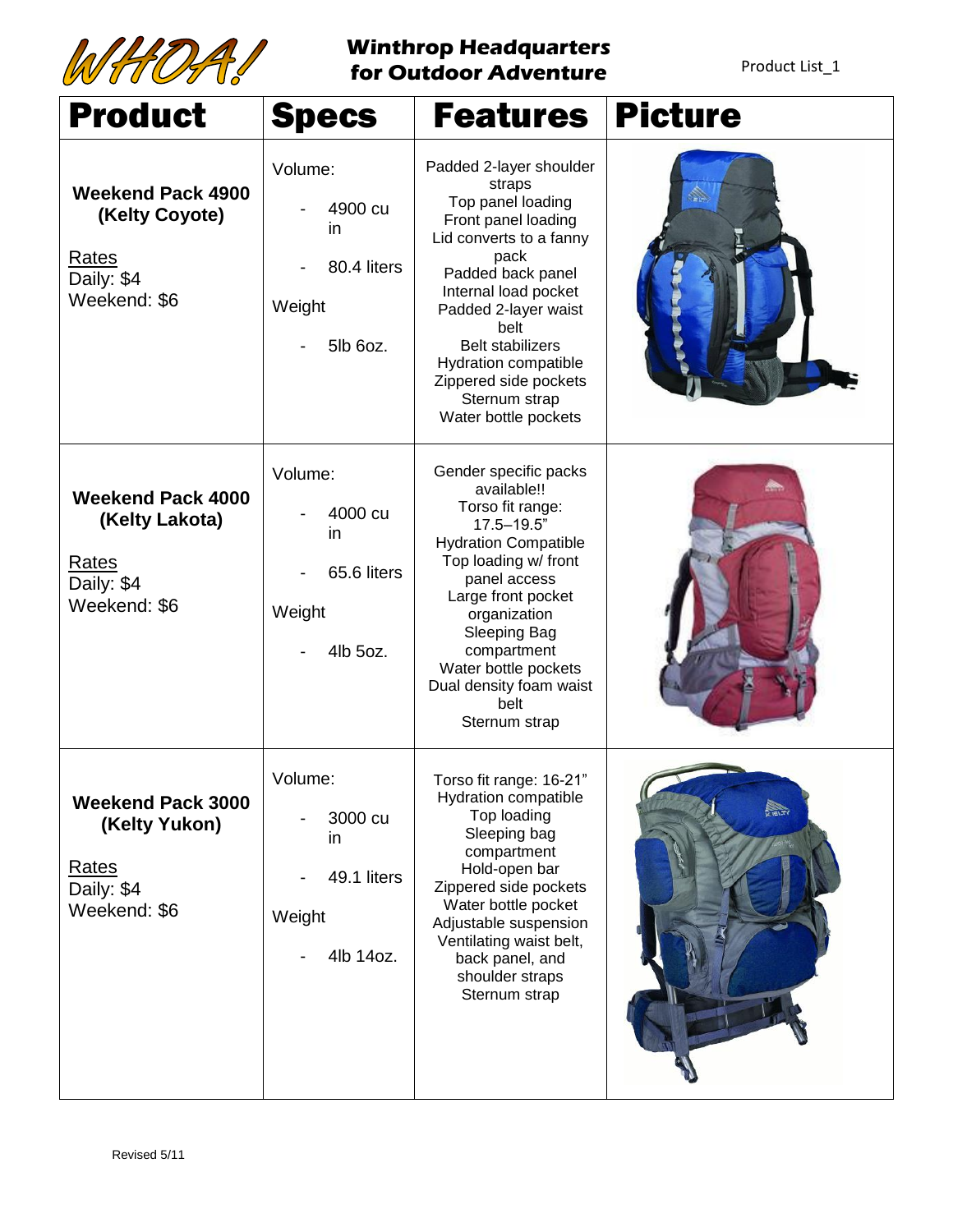| <b>MSR Hubba</b><br>(1-person) Tent<br>Rates:<br>Daily: \$4<br>Weekend: \$6                        | Weight:<br>3 lb. 6 oz.<br>Dimensions:<br>86" x 26" x 40"<br>Floor Area:<br>17 sq. ft.       | The ultimate<br>freestanding solo tent<br>now weighs less than 3<br>pounds (1.36 kg) and<br>includes an all-new pole-<br>hub system that makes it<br>stronger than ever.                                                    |              |
|----------------------------------------------------------------------------------------------------|---------------------------------------------------------------------------------------------|-----------------------------------------------------------------------------------------------------------------------------------------------------------------------------------------------------------------------------|--------------|
| <b>Eureka Apex 2XT</b><br>(2-person) Tent<br>Rates:<br>Daily: \$5<br>Weekend: \$7                  | Weight:<br>5 lb. 4 oz.<br>Dimensions:<br>3'7" x 4'11" x 7'5"<br>Floor Area:<br>36.5 sq. ft. | The Apex 2 XT is a<br>lightweight 2 person tent<br>with 2 doors, 2<br>vestibules and great<br>ventilation. Both doors<br>and the back wall of the<br>tent are no-see-um<br>mesh for great<br>ventilation.                   | <b>Denke</b> |
| <b>The North Face</b><br>Rock 22 (2-person)<br><b>Tent</b><br>Rates:<br>Daily: \$6<br>Weekend: \$8 | Weight:<br>5lb. 2 oz.<br>Dimensions:<br>55" x 87" x 43"<br>Floor Area:<br>33 sq. ft.        | Dry out gear in either<br>one of the dual<br>vestibules, load in or air<br>out quickly through the<br>dual wide-opening<br>doors, Pack away<br>quickly into the included<br>stuff sack.                                     |              |
| <b>Kelty Gunnison 4.1</b><br>(4-person) Tent<br>Rates:<br>Daily: \$8<br>Weekend: \$10              | Weight:<br>7 lb. 7 oz.<br>Dimensions:<br>100" x 82"<br>Floor Area:<br>57 sq. ft.            | Configured with two<br>doors and two<br>vestibules, the floor plan<br>maximizes the available<br>living space. Includes<br>taped seams to keep<br>water out and internal<br>storage pockets to help<br>organize essentials. |              |

**\*\*\* Each tent comes equipped with a stuff sack, rainfly, and footprint. \*\*\***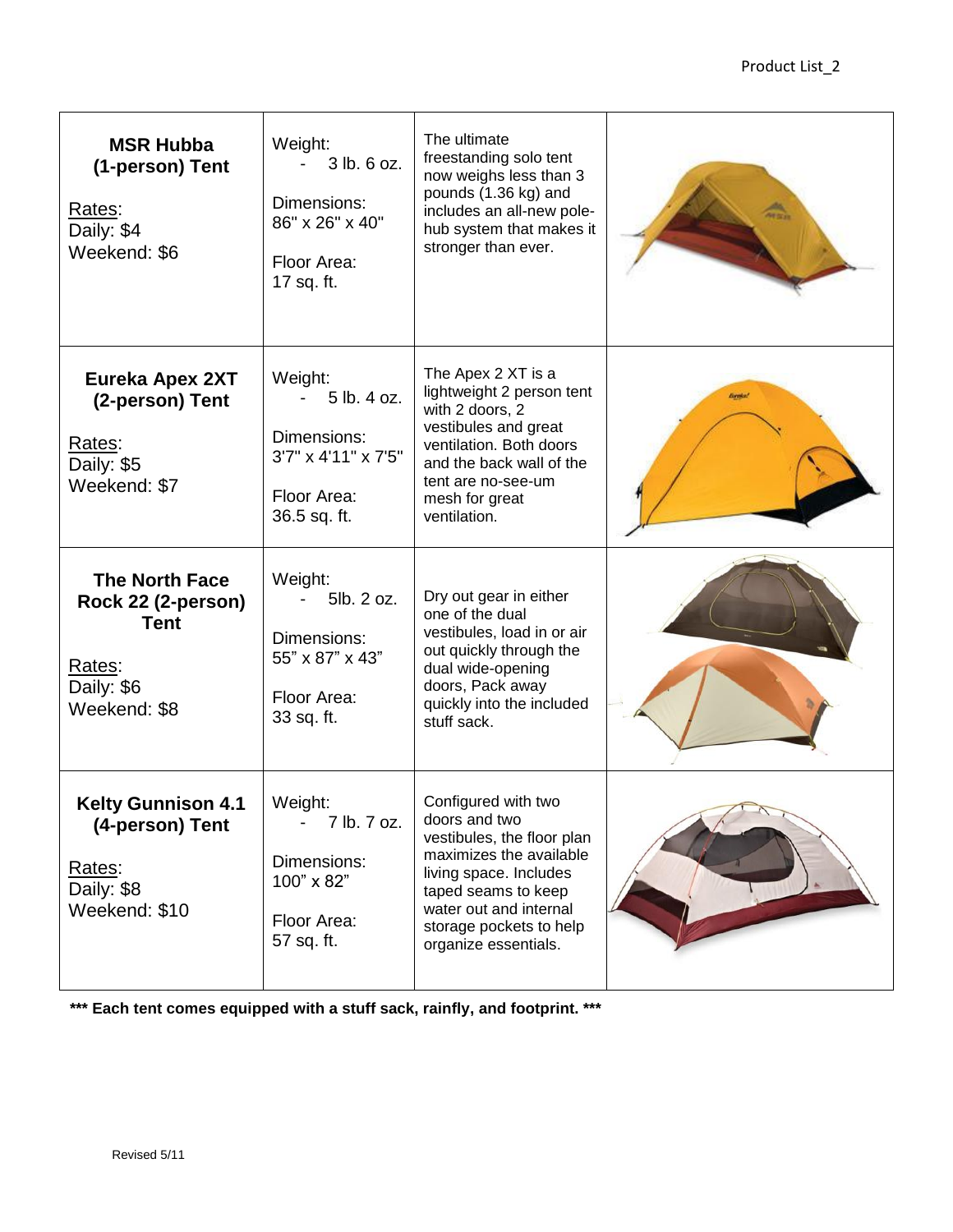| <b>MSR Pocket Rocket</b><br><b>Stove</b><br>Rates:<br>Daily: \$2<br>Weekend: \$4<br>(fuel not included)                         | Weight:<br>$-3 oz.$<br>Dimensions:<br>$3.5" \times 2"$                      | Its compact stature does<br>not eliminate functional<br>controls, as there is no<br>preheating, priming, or<br>pressurizing required.<br>Just twist the glove-<br>friendly control valve and<br>light. Burn time is about<br>60 min. Boil time is<br>about 3.5 min.                                          |                                    |
|---------------------------------------------------------------------------------------------------------------------------------|-----------------------------------------------------------------------------|--------------------------------------------------------------------------------------------------------------------------------------------------------------------------------------------------------------------------------------------------------------------------------------------------------------|------------------------------------|
| <b>JetBoil Personal</b><br><b>Cooking System</b><br><b>Stove</b><br>Rates:<br>Daily: \$3<br>Weekend: \$6<br>(fuel not included) | Weight:<br>15 oz.<br>Volume:<br>32 oz.<br>Dimensions:<br>$4.1" \times 7.1"$ | Adjustable burner with<br>push-button igniter<br>Insulating with drink-<br>through lid<br>Boil time: 2 min.<br>Boils 12 liters per 100g<br>canister                                                                                                                                                          | <b>JETBOIL</b><br><b>WARD FORE</b> |
| <b>Petzl Tikkina LED</b><br>Headlamp<br>(Batteries not included)<br>Rates:<br>Daily: \$1<br>Weekend: \$2                        | Weight:<br>$2.8$ oz.<br>Dimensions:<br>2.25"x1.5"x1.5"                      | LEDs<br>create a<br>wide<br>beam that reaches up to<br>23m; low level provides<br>up to 190 hrs. of use and<br>high up to 55 hrs.<br>Push-button switch lets<br>you easily change<br>between 2 lighting<br>modes (high and low) so<br>you can choose the<br>appropriate light level for<br>the task at hand. |                                    |
| <b>Foam Sleeping Pad</b><br>Rates:<br>Daily: \$1<br>Weekend: \$2                                                                | Weight:<br>4 oz.<br>Dimensions:<br>24" x 72" x 3/8"<br>Color:<br>Green      | Sleeping or ground pads<br>are used in conjunction<br>with sleeping bags and<br>serve a dual-purpose:<br>1) They provide cushion,<br>and 2) insulation from<br>the ground. Closed-cell<br>foam pads are<br>lightweight and typically<br>very durable.                                                        |                                    |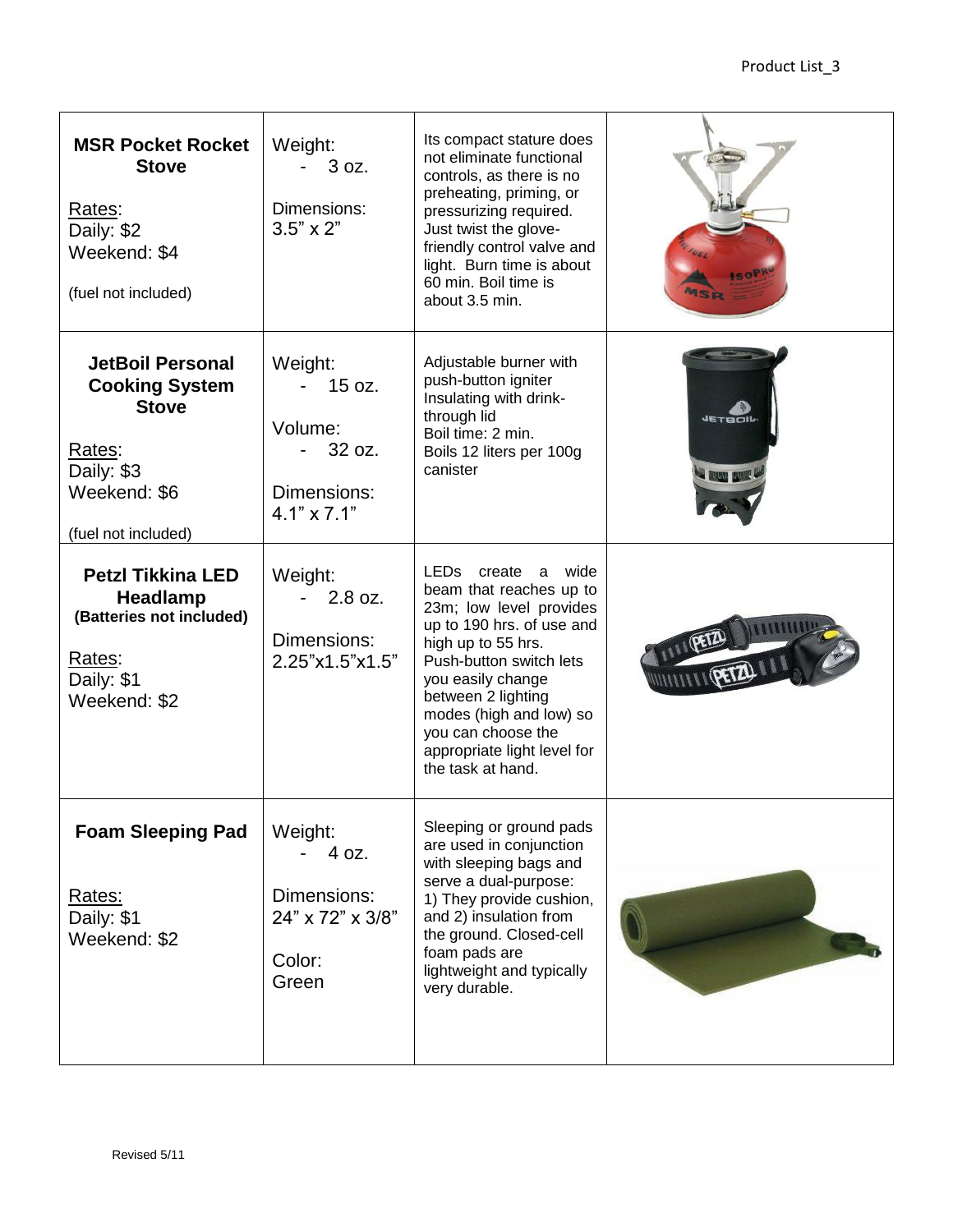| <b>Necky Manitou Sport</b><br>Rates:<br>Daily: \$10<br>Weekend: \$15<br><i>*Each kayak rental</i><br>includes 1 paddle, 1<br>PFD, 1 helmet, and a<br>car rack kit - see below. | Weight:<br>44 lbs.<br>Dimensions:<br>10' 11" x 26.5"<br>Capacity:<br>250-300lbs<br>Colors:<br>Red<br>Yellow<br><b>Sunrise</b> | The Necky<br>Manitou Sport is<br>ideal for the<br>beginning kayaker<br>and is optimal for<br>casual flat water or<br>river kayaking.<br>This is NOT a<br>whitewater or sea<br>kayak and should<br>not be used as<br><u>such!</u> |            |
|--------------------------------------------------------------------------------------------------------------------------------------------------------------------------------|-------------------------------------------------------------------------------------------------------------------------------|----------------------------------------------------------------------------------------------------------------------------------------------------------------------------------------------------------------------------------|------------|
| Aqua-Bound<br>Paddle*                                                                                                                                                          | Length:<br>230cm                                                                                                              | Excellent power for<br>larger recreation<br>kayaks.<br>Lightweight<br>fiberglass shaft<br>helps to combat<br>fatigue!                                                                                                            |            |
| <b>NRS Personal</b><br><b>Flotation Device*</b>                                                                                                                                | <b>Specifications:</b><br>Type III<br><b>Front Zip</b><br>Five adjustment<br>points                                           | An ideal PFD for<br>flat water kayaking.<br>Created with an<br>emphasis on<br>safety and all-day<br>comfort!                                                                                                                     | <b>NRS</b> |
| <b>Shred Ready</b><br>Helmet <sup>*</sup>                                                                                                                                      | <b>Specifications:</b><br>One size fits<br>most<br>Foam fitting pads                                                          | A versatile helmet<br>that adjusts easily<br>and wears<br>comfortably!                                                                                                                                                           |            |
| <b>NRS Car Rack Kit*</b>                                                                                                                                                       | <b>Specifications:</b><br>2 - non-skid<br>foam blocks<br>4-straps with<br>hooks and<br>clamps<br>$1 - 15$ ' strap             | <b>WU Outdoor Center</b><br>provides a detailed<br>information sheet<br>with instructions for<br>strapping the kayak<br>to your vehicle.                                                                                         |            |